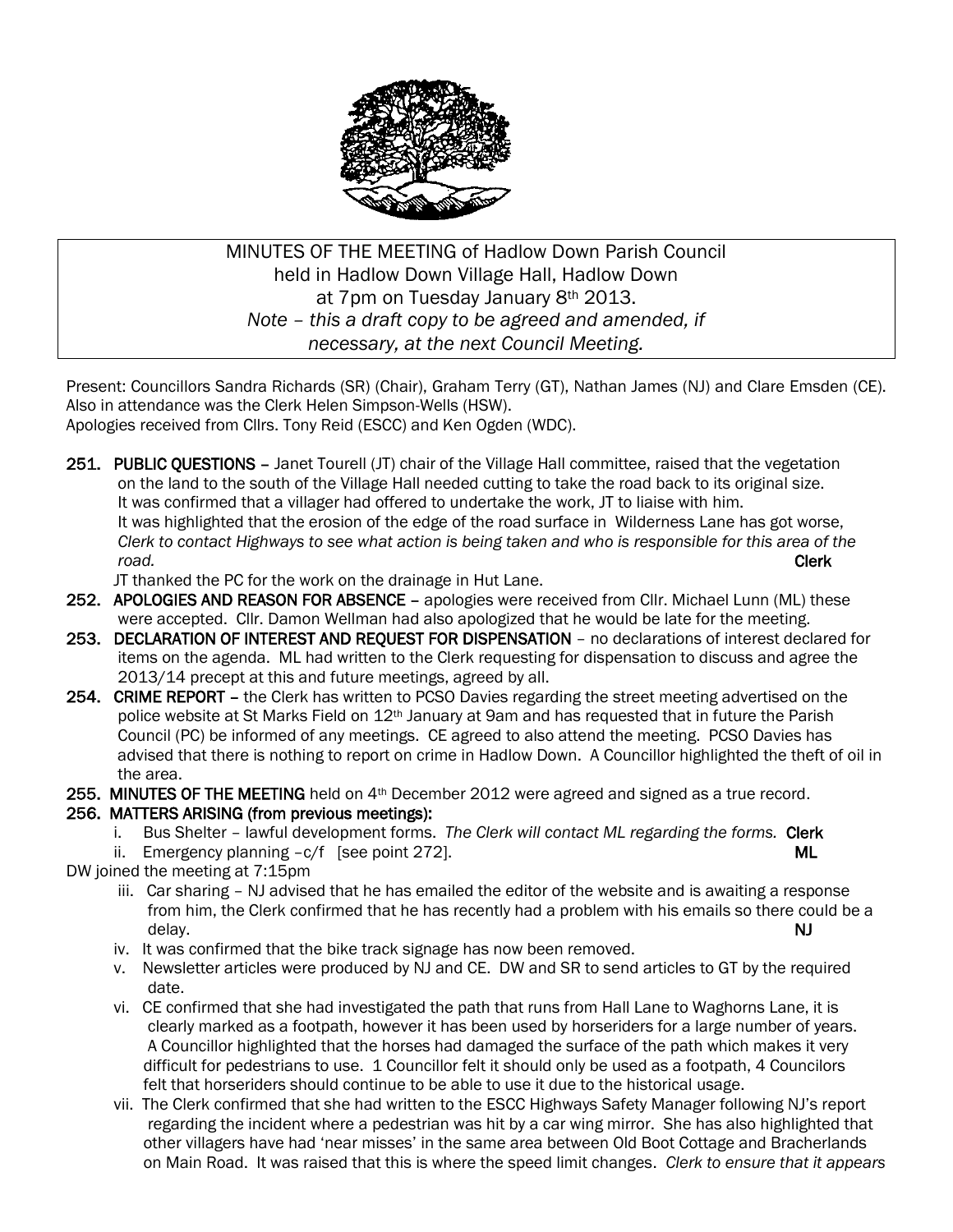*on the next SLR agenda.* Clerk and the next substitution of the next set of the next substitution of the next substitution of the next substitution of the next substitution of the next substitution of the next substitut

- viii. The Clerk confirmed that Highways had reviewed the speed recording in School Lane and feel that, along with the improvements to the speed signage, that the speed results are satisfactory. It was agreed that when the outcome of the extension of the double yellow lines in School Lane is known, that the PC would update residents of School Lane at a joint police street meeting, on the PC's work to reduce traffic speed and congestion in School Lane.
- ix. Clerks Report: was sent to Councillors with the agenda updating them on her action points and included:
- a. Highways have confirmed that they will be paying for the work on the damaged bollards outside the New Inn.

# 257. PLANNING APPLICATIONS:

# APPROVED PLANNING APPLICATIONS:

- WD/2012/2092/LB & 2091/F THE OASTS, BROADREED FARM TN20 6LG Single-storey rear addition to utility.
- ii. WD/2012/2151/FA TINKERS PARK, MAIN ROAD TN22 4HS Minor material amendment to WD/2009/1686/MAJ (proposed renovation and improvement of existing buildings plus additional landscaping and additional ancillary buildings to form steam heritage site.
- iii. WD/2012/2277/LB HASTINGFORD COTTAGE, HASTINGFORD LANE Re-roof the cottage to include internal insulation.

# WITHDRAWN APPLICATIONS:

- i. WD/2012/2180/LDE UNITS 1/2 COLES HALL FARM, FIVE ASHES use of buildings for B8 storage
- 258. REPORT FROM CLLR. KEN OGDEN WDC KO has confirmed that he is regularly raising about the new Community Centre at WDC and hopes that there will be some development in the next few weeks.
- 259. BANK RECONCILIATION: –for December 2012 agreed and signed.

# 260. OTHER FINANCE MATTERS –

 i. Electrical quotes for VH – the Clerk confirmed that Monks have advised that they will issue an electrical certificate once the new circuit board is installed. A discussion was held on the quotes and the work required.

# Standing orders suspended

 JT confirmed that Monks were unable to check the external cable when they visited the site. Standing orders reinstated

- The PC agreed to Monks' quote (5/0), invoice to be paid by the PC.
- ii. Quarterly financial reporting the Clerk advised that the solicitor handling the registration of the Village Hall land has provided her with a list of his costs to date, *it was agreed that she would request a full breakdown of his hours and look back on previous communications regarding the cost.* She has already queried the hourly rate being charged and requested that the work be completed by the end of the financial year. Clerk that is a structure of the contract of the clerk clerk of the clerk clerk clerk clerk clerk

The Clerk will also contact ML regarding the new lease for the entrance to the playing field. Clerk iii. The precept for 2013/14 was discussed, it was decided to agree the figure after point 263.

261. ACCESS ONTO THE PLAYING FIELD – a discussion was held on the draft letter and agreement produced by the Clerk for those with private access onto the playing field. It was agreed (4/1) for *the Clerk to send these out and for her to write to the Housing Officer in order that their tenants could also be sent a copy*.

Clerk

262. NEW COMMUNITY CENTRE - GT and SR updated the PC on the meeting with WDC where it was felt there was a way forward for the new Community Centre, however there were limitations on what could be done with the Village Hall land. At the Community Centre committee meeting on 7<sup>th</sup> Jan. ML had updated them on a meeting he had with the leader of WDC. The committee are aiming to produce some plans for the public by June and then present them to WDC by the end of September with a petition. Concern was expressed that the circumstances had changed, it was confirmed that decisions regarding the centre had been delegated to the committee by the PC. The Clerk confirmed that as the PC own the land they would need to view the plans and confirm that they agreed with them. She also highlighted that if the PC had to apply for a Public Loans Board loan to fund the project and this resulted in the precept increasing by 2% or more, that there may then need to be a referendum in the village to approve the precept increase. GT confirmed that the committee were aiming to obtain all the funding themselves.

 It was proposed at the committee meeting, due to current planning restrictions, that the old Village Hall be boarded up, once the new Centre has been built, until it can be effectively disposed of.

GT confirmed that the playing field is currently too wet to undertake the geotech survey.

263. HUT LANE DRAINAGE – SR updated the PC on a meeting that was held with Southern Water and ESCC, and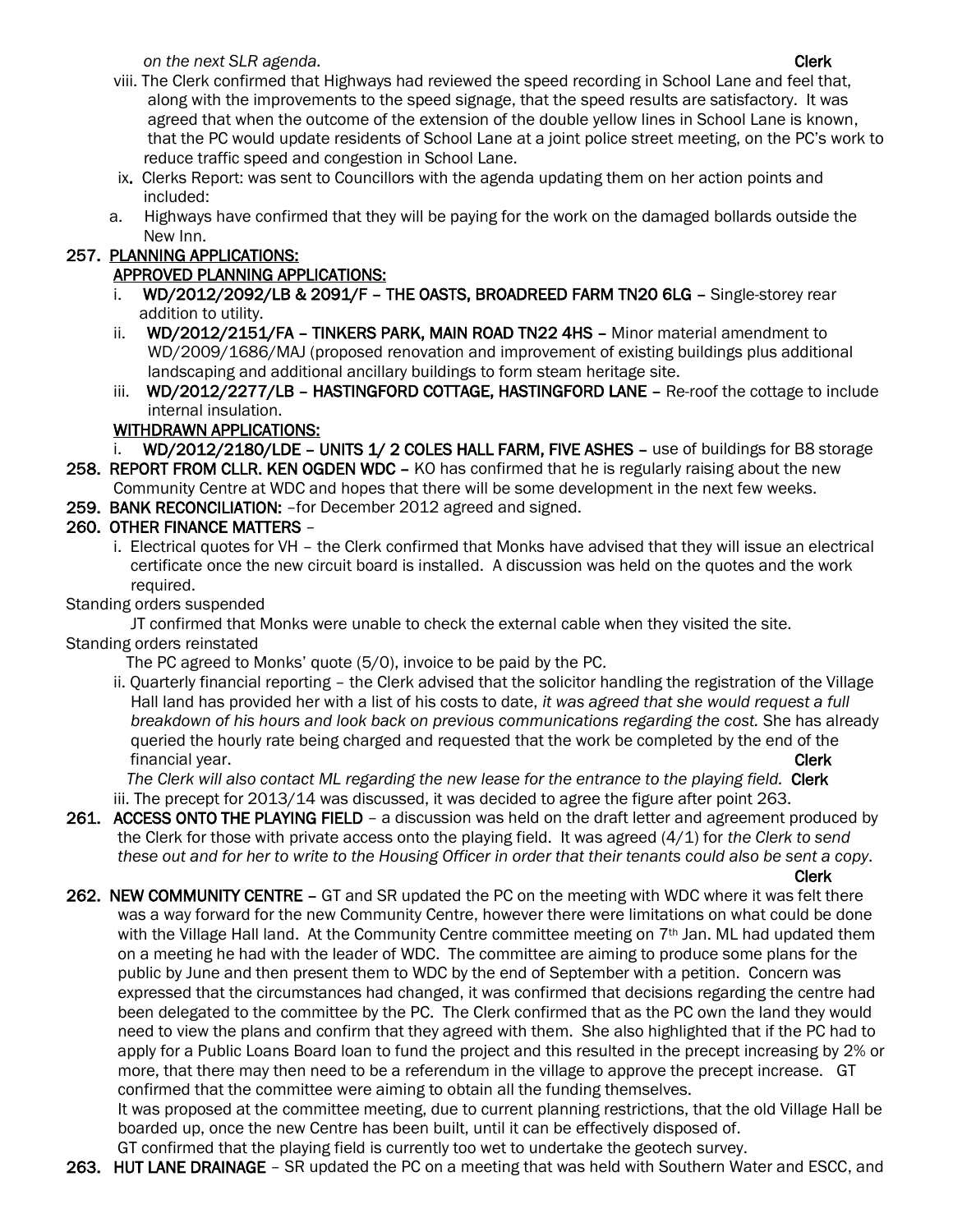on her discussions with WDC over the conditions they set for the Standen Mews development that haven't been discharged. SR has written to WDC regarding this matter and will ensure that she receives a response from them.

 A discussion was held on the quotes and the work involved, it was agreed that the work needs to Include ducting for an electrical cable.

Standing orders suspended

 JT agreed to see if a villager was qualified to install the external electrical cable in the ducting or if he could recommend someone else.

Standing orders reinstated

 The PC agreed to go with the Agrifactors' quote (5/0). *Clerk to confirm quote price still valid and start date and to produce a letter for local residents advising of possiblel disruption.* Clerk NJ agreed to oversee the work

- 260. iii. It was agreed that the cost for the drainage work in Hut Lane would be taken from reserves. The precept of £25,242 + grant of £1285 totalling £26,527 was agreed (5/0) providing that WDC at their meeting on 9th January made no changes to the figures. If they did a further PC meeting would be held before the end of January. GT to put article in the newsletter.
- 264. RISK ASSESSMENTS DW advised that there were no issues highlighted from the risk assessments, however he did raise that there was quite a lot of dog mess in the closed burial ground.
- 265. BURIAL GROUND AND CHURCH ACCESS the Clerk showed the PC the land registry maps she has for the entrance to the burial ground, it is unclear from these who the area before the brick pillars belongs to. She has also spoken to previous PC members who have been unable to definitely confirm. It was agreed to see how successful the church warden was in obtaining information from Diocesan House.

#### 266. REPORTS FROM COUNCILLORS (COUNCIL MATTERS AND OUTSIDE BODIES):

 Cllr. Graham Terry – Playing Field and Burial Ground – GT encouraged people to buy tickets for the Bollywood evening on 19<sup>th</sup> January. A working party is due to be held at the Playing Field, they don't yet have a new chair. It has been recommended that the Playing Field and Village Fair committees join together and that the Village Hall committee possibly join with them at a later date. All committees are suffering from a lack of new members.

 GT confirmed that the Playing Field committee had undertaken a risk assessment of the trees at the Playing Field, *he will send the Clerk a copy of the report.* It was agreed that there should also be an inspection of the trees at the PC Burial Ground on an annual basis. GT

 Cllr. Nathan James – Youth and Emergency Planning – NJ highlighted that a number of windscreen wipers had been stolen from cars parked in School Lane. *The Clerk will inform PCSO Davies.* Clerk Cllr. Clare Emsden – Highways and Rights of Way – CE highlighted the 3 broken bollards near New Farm House in Stocklands Lane, *the Clerk will contact Highways to see if they can be removed.* Clerk It was raised that the gulleys outside Nashes Farm and Five Chimneys Farm were getting blocked again as the gratings had been stolen. *Clerk to advise Highways Steward.* Clerk Clerk

 The Penfolds vehicle in the layby outside Tinkers Park was raised, WDC are aware and are in contact with Penfolds and with a recycling company to remove the dumped tyres.

 The Clerk advised that she has been in contact with Highways regarding the drainage problems in Stocklands Lane and is awaiting a response from them. With regard to the drain at the top of Tinkers Lane, 2 further gulleys have been found, these have been cleared out and a concrete envelope has been installed around them to ensure they aren't missed for future jettings. She has reported the blocked gulley west of Hadlow House and this is due to be jetted in the next few weeks.

 The new Police Commissioner has asked for the PC's priorities, *Clerk to respond advising they are speeding and burglaries, especially from garden areas.* **Clerk Clerk Clerk Clerk Clerk Clerk Clerk Clerk Clerk Clerk Clerk Clerk Clerk Clerk Clerk Clerk Clerk Clerk Clerk Clerk Clerk Clerk Clerk Clerk Clerk Clerk Clerk Cl** 

 Cllr. Damon Wellman – Neighbourhood Watch and Safer Wealden Partnerships – DW highlighted the occurrence of burglaries from external buildings and grounds.

 Cllr. Sandra Richards – Public Transport – SR went through the changes to the bus service, it is proposed, due to the lack of usage, to reduce the service to 2 per weekday and to add a stop at Dog Kennel Lane. The PC had no objection to the changes, *the Clerk will inform Passenger Transport Services.* Clerk

#### 267. CLERK'S MATTERS:

- i. Hours agreed and signed
- ii. The Clerk has written offering the table tennis for sale, she is awaiting a response.
- iii. The Clerk has spoken to Highways who have written to the objector of the extension to the double yellow lines in School Lane, they haven't received a response and will try and visit him/her.
- iv. The Clerk signed up for Dropbox but has since found out that it isn't suitable as the Village Hall